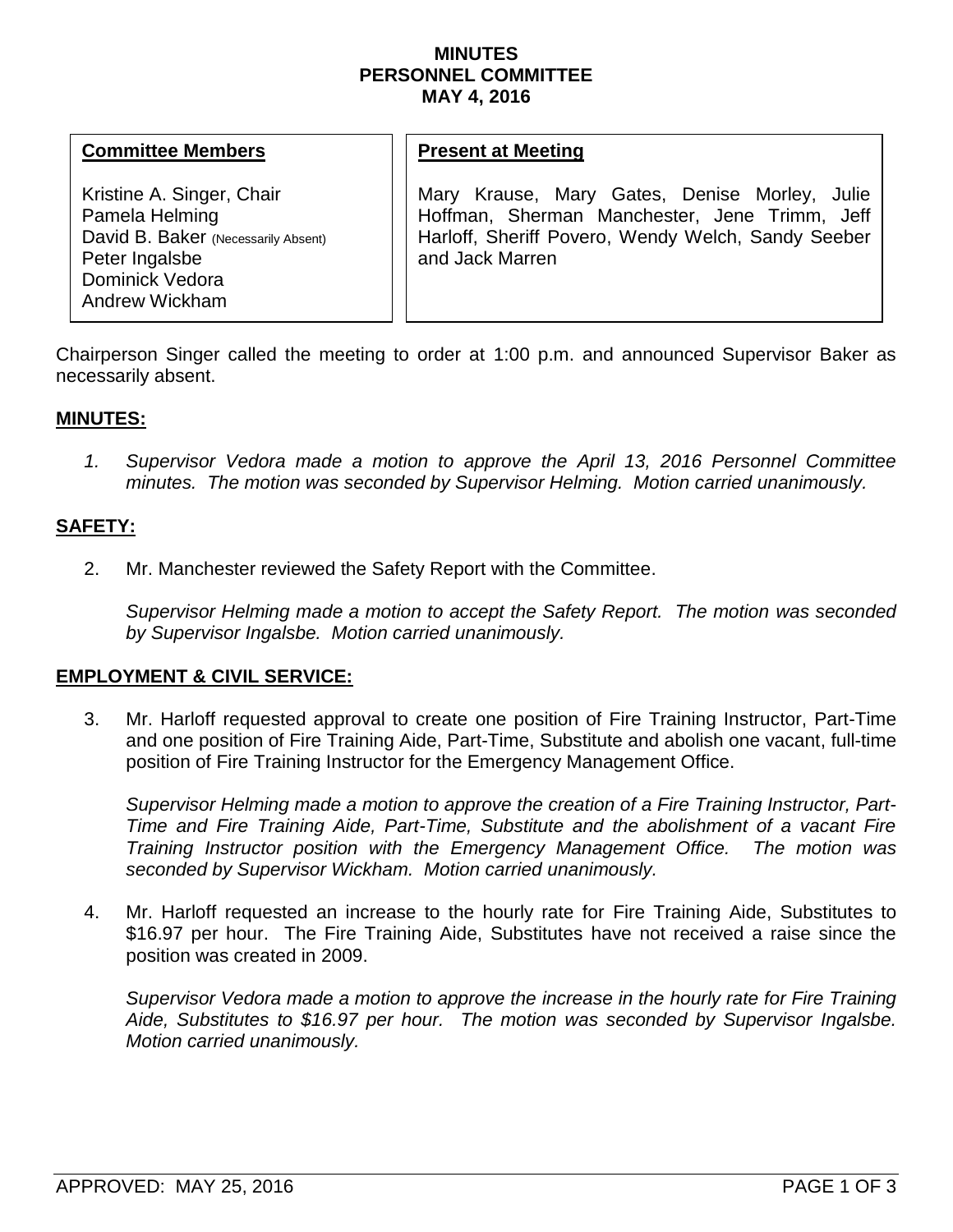#### **MINUTES PERSONNEL COMMITTEE MAY 4, 2016**

# **EMPLOYMENT & CIVIL SERVICE (CONTINUED):**

5. On behalf of the search committee for Director of Ontario County Youth Bureau, Ms. Krause presented a resolution recommending the appointment of Ms. Marsha E. Foote to the position.

*Supervisor Vedora made a motion to recommend the appointment of Marsha E. Foote to the Director of Ontario County Youth Bureau position. The motion was seconded by Supervisor Wickham. Motion carried unanimously.*

6. Sheriff Povero requested approval to create two Correction Officer, Part-Time positions and abolish one full-time Correction Officer position for court security.

*Supervisor Helming made a motion to approve the creation of two Correction Officer, Part-Time positions and the abolishment of one full-time Correction Officer position. The motion was seconded by Supervisor Wickham. Motion carried unanimously.*

*7.* Sheriff Povero requested approval to create two County Police Officer, Part-Time positions to provide court security.

*Supervisor Wickham made a motion to approve the creation of two County Police Officer, Part-Time positions for the Office of Sheriff. The motion was seconded by Supervisor Vedora. Motion carried unanimously.* 

8. Sheriff Povero requested approval to create two temporary County Police Officer (.25 FTE) positions and abolish one County Police Officer, Part-Time (.5 FTE) position.

*Supervisor Ingalsbe made a motion to approve the creation of two temporary County Police Officer (.25 FTE) positions and the abolishment of one County Police Officer, Part-Time (.5 FTE). The motion was seconded by Supervisor Wickham. Motion carried unanimously.*

## **OTHER:**

9. Ms. Hoffman presented the Committee with an amendment to the 2016 and 2017 Part-Time Hourly/Daily Schedules due to the minimum wage increase in New York State effective December 31, 2016.

*Supervisor Helming made a motion to approve the amendment to the Part-Time Hourly/Daily Schedules for 2016 and 2017. The motion was seconded by Supervisor Wickham. Motion carried unanimously.*

10. Ms. Hoffman addressed the Committee on the new U. S. Department of Labor regulations regarding exempt classification status. The new regulations are expected to be finalized sometime this year. The minimum salary to maintain exempt status is anticipated to increase to \$50,440. Currently, the County's exempt employees exceed this minimum salary requirement; however, the Management Compensation Plan Committee will be reviewing Steps 1 and 2 of Bands 11 and 12 at a future meeting to ensure future compliance.